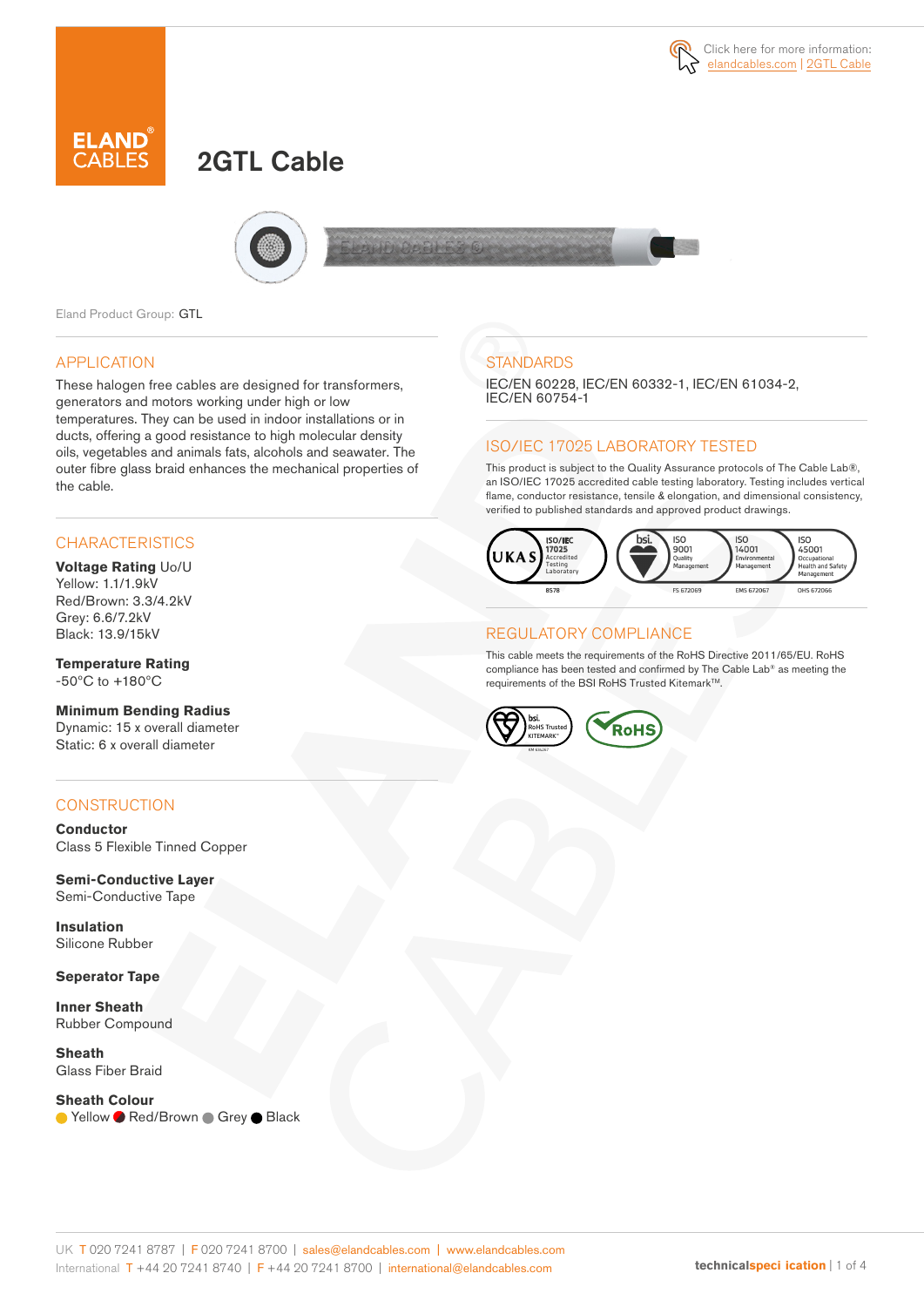

# DIMENSIONS

1.1/1.9kV

| ELAND PART NO. | NO. OF<br><b>CORES</b> | <b>NOMINAL CROSS</b><br><b>SECTIONAL AREA</b><br>mm <sup>2</sup> | NOMINAL OVERALL DIAMETER<br>mm | <b>NOMINAL</b><br><b>WEIGHT</b><br>kg/km |
|----------------|------------------------|------------------------------------------------------------------|--------------------------------|------------------------------------------|
| GTL019KV010015 | 1                      | 1.5                                                              | 4.1                            | 26                                       |
| GTL019KV010025 |                        | 2.5                                                              | 4.6                            | 36                                       |
| GTL019KV010040 | 1                      | $\overline{4}$                                                   | 5.1                            | 52                                       |
| GTL019KV010060 | 1                      | 6                                                                | 5.5                            | 72                                       |
| GTL019KV01010  | $\mathbf{1}$           | 10                                                               | 6.4                            | 113                                      |
| GTL019KV01016  | 1                      | 16                                                               | 8.5                            | 168                                      |
| GTL019KV01025  | $\mathbf{1}$           | 25                                                               | 10.5                           | 261                                      |
| GTL019KV01035  | $\mathbf{1}$           | 35                                                               | 11.8                           | 356                                      |
| GTL019KV01050  | 1                      | 50                                                               | 14.1                           | 509                                      |
| GTL019KV01070  | 1                      | 70                                                               | 16.1                           | 737                                      |
| GTL019KV01095  | $\mathbf{1}$           | 95                                                               | 18.3                           | 970                                      |
| GTL019KV01120  |                        | 120                                                              | 20.2                           | 1210                                     |
| GTL019KV01150  | 1                      | 150                                                              | 22.5                           | 1480                                     |
| GTL019KV01185  |                        | 185                                                              | 24.9                           | 1795                                     |
| GTL019KV01240  |                        | 240                                                              | 27.3                           | 2360                                     |

#### 3.3/4.2kV

| ELAND PART NO. | NO. OF<br><b>CORES</b> | NOMINAL CROSS<br><b>SECTIONAL AREA</b><br>mm <sup>2</sup> | NOMINAL OVERALL DIAMETER<br>mm | <b>NOMINAL</b><br><b>WEIGHT</b><br>kg/km |
|----------------|------------------------|-----------------------------------------------------------|--------------------------------|------------------------------------------|
| GTL042KV010060 |                        | 6                                                         | 7.3                            | 93                                       |
| GTL042KV01010  |                        | 10                                                        | 8.3                            | 137                                      |
| GTL042KV01016  |                        | 16                                                        | 10.4                           | 200                                      |
| GTL042KV01025  |                        | 25                                                        | 12.1                           | 290                                      |
| GTL042KV01035  |                        | 35                                                        | 13.2                           | 356                                      |
| GTL042KV01050  | H,                     | 50                                                        | 15.5                           | 546                                      |
| GTL042KV01070  |                        | 70                                                        | 17.5                           | 739                                      |
| GTL042KV01095  |                        | 95                                                        | 19.9                           | 978                                      |
| GTL042KV01120  |                        | 120                                                       | 21.8                           | 1213                                     |
| GTL042KV01150  |                        | 150                                                       | 23.7                           | 1483                                     |
| GTL042KV01185  |                        | 185                                                       | 25.7                           | 1804                                     |
| GTL042KV01240  | $\sim$ 1               | 240                                                       | 28.1                           | 2355                                     |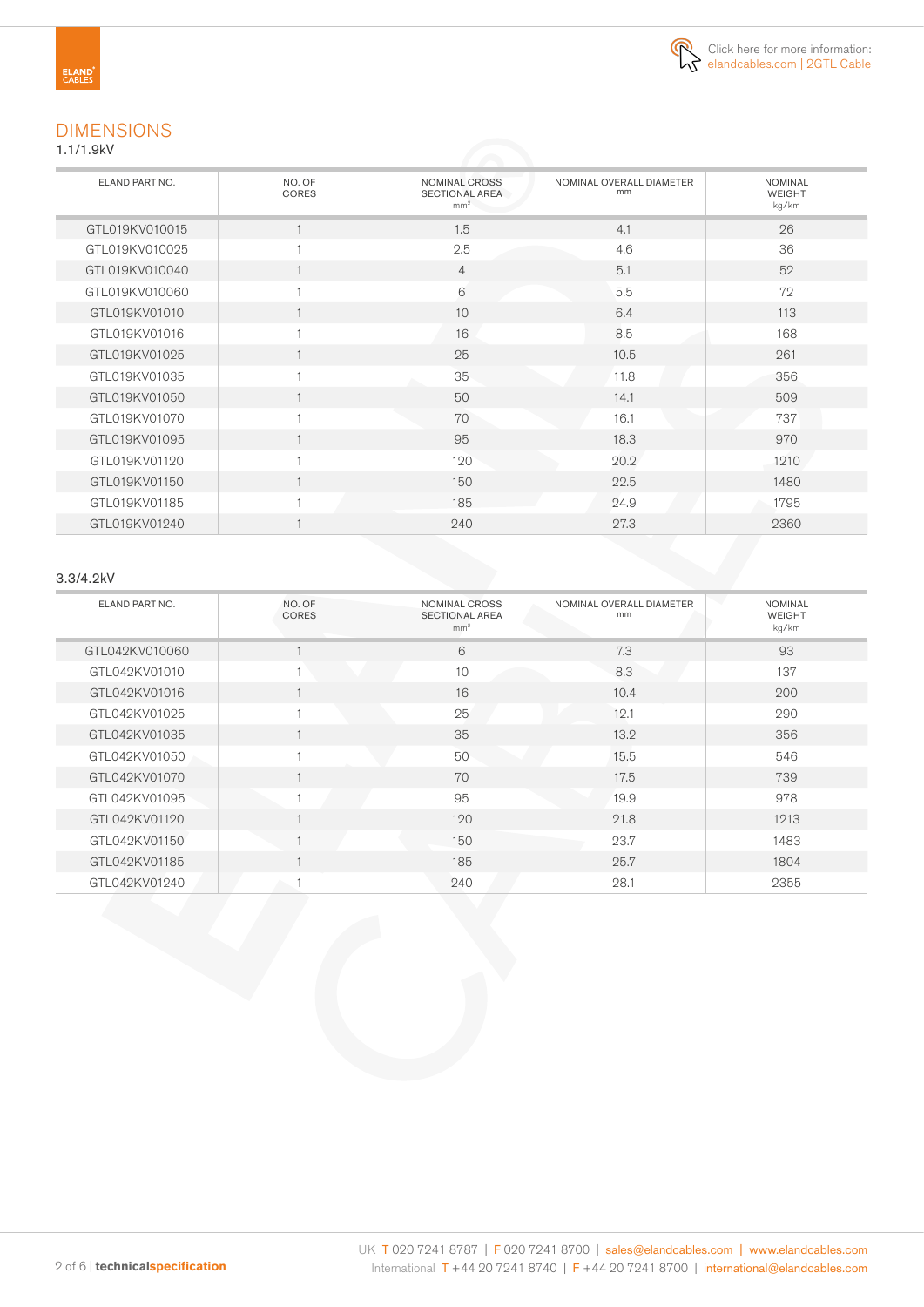

# DIMENSIONS

6.6/7.2kV

| ELAND PART NO. | NO. OF<br><b>CORES</b> | NOMINAL CROSS<br><b>SECTIONAL AREA</b><br>mm <sup>2</sup> | NOMINAL OVERALL DIAMETER<br>mm | <b>NOMINAL</b><br><b>WEIGHT</b><br>kg/km |
|----------------|------------------------|-----------------------------------------------------------|--------------------------------|------------------------------------------|
| GTL072KV010040 |                        | $\overline{4}$                                            | 8.1                            | 88                                       |
| GTL072KV010060 |                        | 6                                                         | 8.5                            | 112                                      |
| GTL072KV01010  |                        | 10                                                        | 9.4                            | 160                                      |
| GTL072KV01016  |                        | 16                                                        | 11.3                           | 226                                      |
| GTL072KV01025  |                        | 25                                                        | 13.1                           | 322                                      |
| GTL072KV01035  |                        | 35                                                        | 14.2                           | 422                                      |
| GTL072KV01050  |                        | 50                                                        | 16.8                           | 589                                      |
| GTL072KV01070  |                        | 70                                                        | 18.5                           | 787                                      |
| GTL072KV01095  |                        | 95                                                        | 20.2                           | 1011                                     |
| GTL072KV01120  |                        | 120                                                       | 22.2                           | 1249                                     |
| GTL072KV01150  |                        | 150                                                       | 24.2                           | 1535                                     |
| GTL072KV01185  |                        | 185                                                       | 26.2                           | 1859                                     |
| GTL072KV01240  |                        | 240                                                       | 28.6                           | 2362                                     |

#### 13.9/15kV

| ELAND PART NO. | NO. OF<br>CORES | NOMINAL CROSS<br><b>SECTIONAL AREA</b><br>mm <sup>2</sup> | NOMINAL OVERALL DIAMETER<br>mm | <b>NOMINAL</b><br><b>WEIGHT</b><br>kg/km |
|----------------|-----------------|-----------------------------------------------------------|--------------------------------|------------------------------------------|
| GTL15KV01010   |                 | 10                                                        | 12.1                           | 211                                      |
| GTL15KV01016   |                 | 16                                                        | 14.1                           | 287                                      |
| GTL15KV01025   |                 | 25                                                        | 15.6                           | 389                                      |
| GTL15KV01035   |                 | 35                                                        | 16.7                           | 496                                      |
| GTL15KV01050   |                 | 50                                                        | 18.6                           | 685                                      |
| GTL15KV01070   |                 | 70                                                        | 20.7                           | 866                                      |
| GTL15KV01095   |                 | 95                                                        | 22.5                           | 1096                                     |
| GTL15KV01120   |                 | 120                                                       | 24.3                           | 1340                                     |
| GTL15KV01150   |                 | 150                                                       | 26.7                           | 1646                                     |
| GTL15KV01185   |                 | 185                                                       | 28.7                           | 1975                                     |
| GTL15KV01240   |                 | 240                                                       | 30.9                           | 2485                                     |